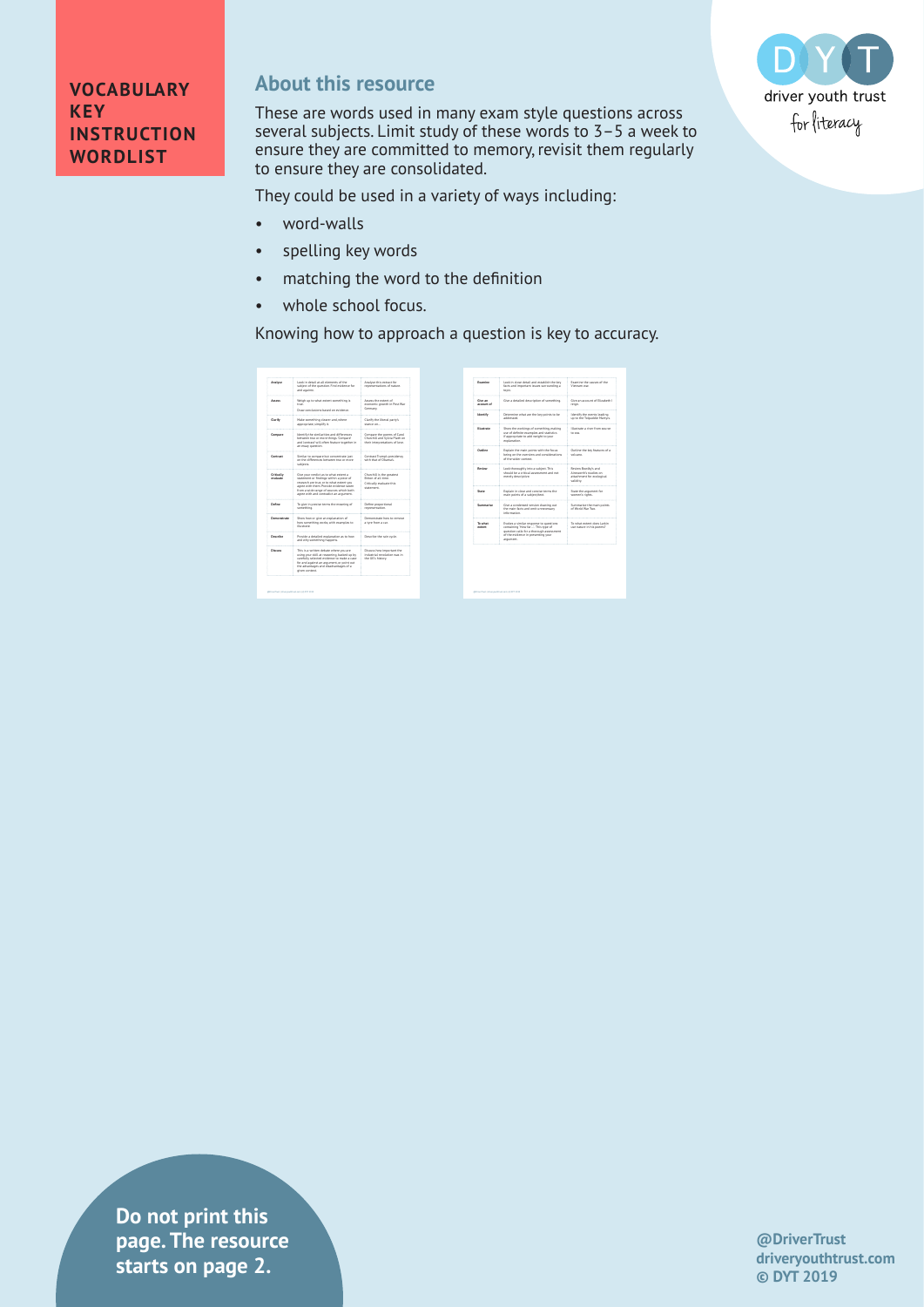| Analyse                       | Look in detail at all elements of the<br>subject of the question. Find evidence for<br>and against.                                                                                                                                                          | Analyse this extract for<br>representations of nature.                                        |
|-------------------------------|--------------------------------------------------------------------------------------------------------------------------------------------------------------------------------------------------------------------------------------------------------------|-----------------------------------------------------------------------------------------------|
| <b>Assess</b>                 | Weigh up to what extent something is<br>true.<br>Draw conclusions based on evidence.                                                                                                                                                                         | Assess the extent of<br>economic growth in Post War<br>Germany.                               |
| <b>Clarify</b>                | Make something clearer and, where<br>appropriate, simplify it.                                                                                                                                                                                               | Clarify the liberal party's<br>stance on                                                      |
| <b>Compare</b>                | Identify the similarities and differences<br>between two or more things. 'Compare'<br>and 'contrast' will often feature together in<br>an essay question.                                                                                                    | Compare the poems of Carol<br>Churchill and Sylvia Plath on<br>their interpretations of love. |
| <b>Contrast</b>               | Similar to compare but concentrate just<br>on the differences between two or more<br>subjects.                                                                                                                                                               | Contrast Trump's presidency<br>with that of Obama's.                                          |
| <b>Critically</b><br>evaluate | Give your verdict as to what extent a<br>statement or findings within a piece of<br>research are true, or to what extent you<br>agree with them. Provide evidence taken<br>from a wide range of sources which both<br>agree with and contradict an argument. | Churchill is the greatest<br>Briton of all time.<br>Critically evaluate this<br>statement.    |
| <b>Define</b>                 | To give in precise terms the meaning of<br>something.                                                                                                                                                                                                        | Define proportional<br>representation.                                                        |
| <b>Demonstrate</b>            | Show how or give an explanation of<br>how something works, with examples to<br>illustrate.                                                                                                                                                                   | Demonstrate how to remove<br>a tyre from a car.                                               |
| <b>Describe</b>               | Provide a detailed explanation as to how<br>and why something happens.                                                                                                                                                                                       | Describe the rain cycle.                                                                      |
| <b>Discuss</b>                | This is a written debate where you are<br>using your skill at reasoning, backed up by<br>carefully selected evidence to make a case<br>for and against an argument, or point out<br>the advantages and disadvantages of a<br>given context.                  | Discuss how important the<br>industrial revolution was in<br>the UK's history.                |